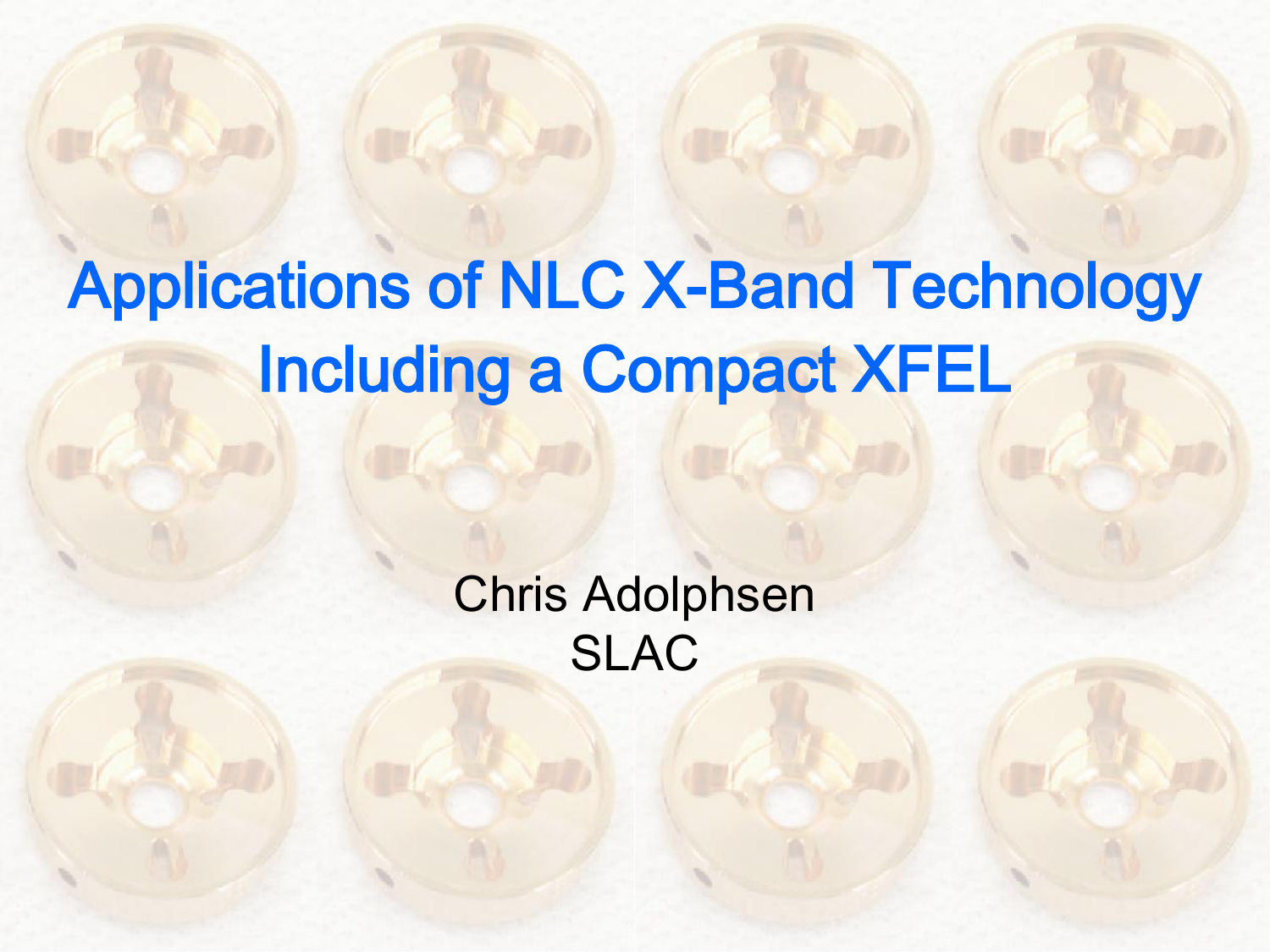### High Power (Multi-MW) X-Band **Applications**

- Energy Linearizer
	- Single Structure: in use at LCLS, planned for BNL, PSI, Fermi/Trieste and SPARX/Fascati
- Deflecting Cavity for Bunch Length Measurements
- CERN Linear Collider Structure Development
- 100's of MeV to Many GeV Linacs
	- LLNL 250 MeV linac for gamma-ray production
	- SLAC 600 MeV energy 'dither' linacs for LCLS II
	- LANL 6-20 GeV linac for an XFEL source to probe proton-matter interactions
	- SPARX 1-2 GeV X-Band linac for their FEL
	- SLAC study of a 6 GeV Linac for a Compact XFEL (CXFEL) source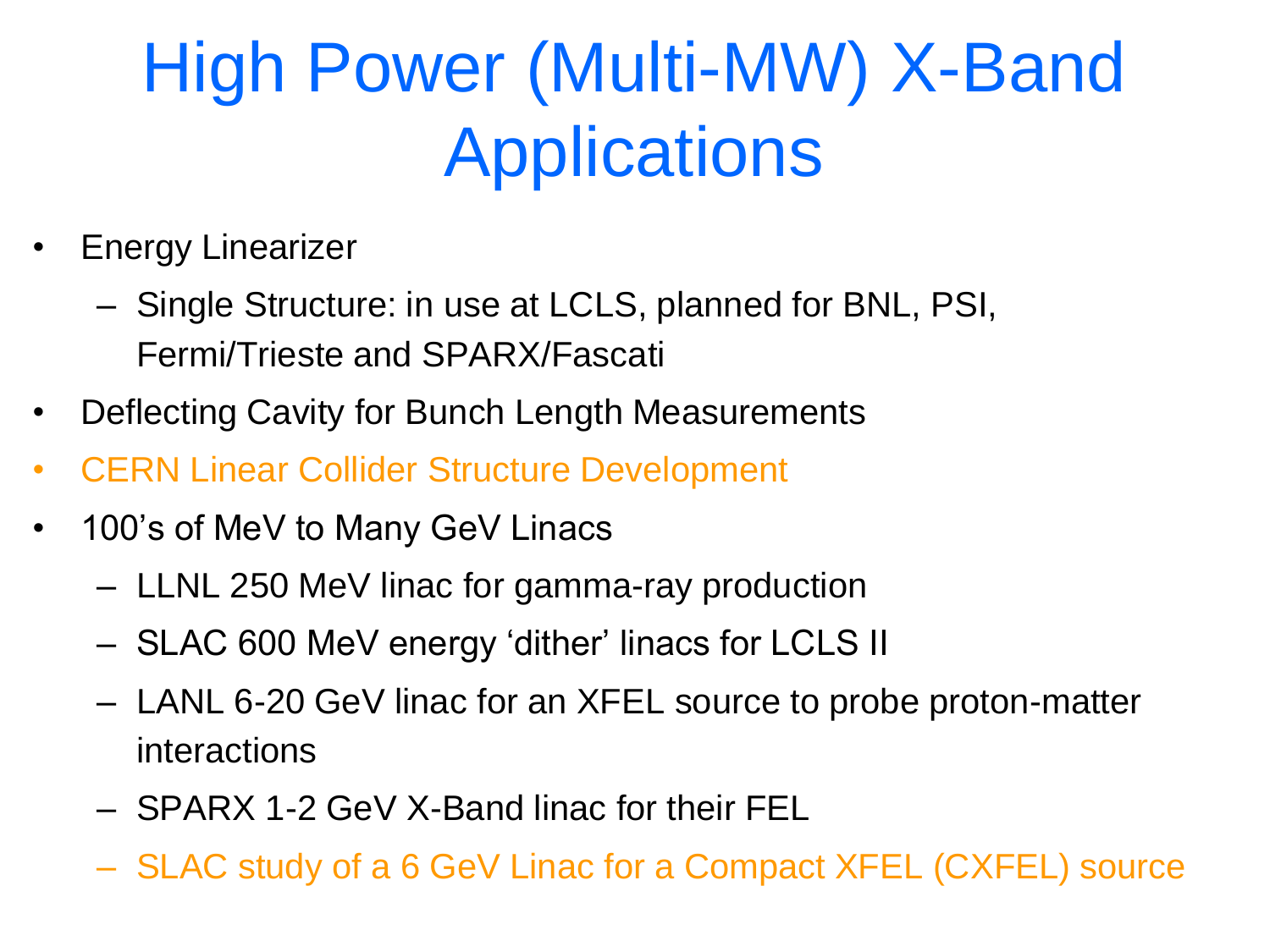#### CERN/CLIC X-band Test-Stand (Under Construction)



**CERN - CEA – PSI – SLAC**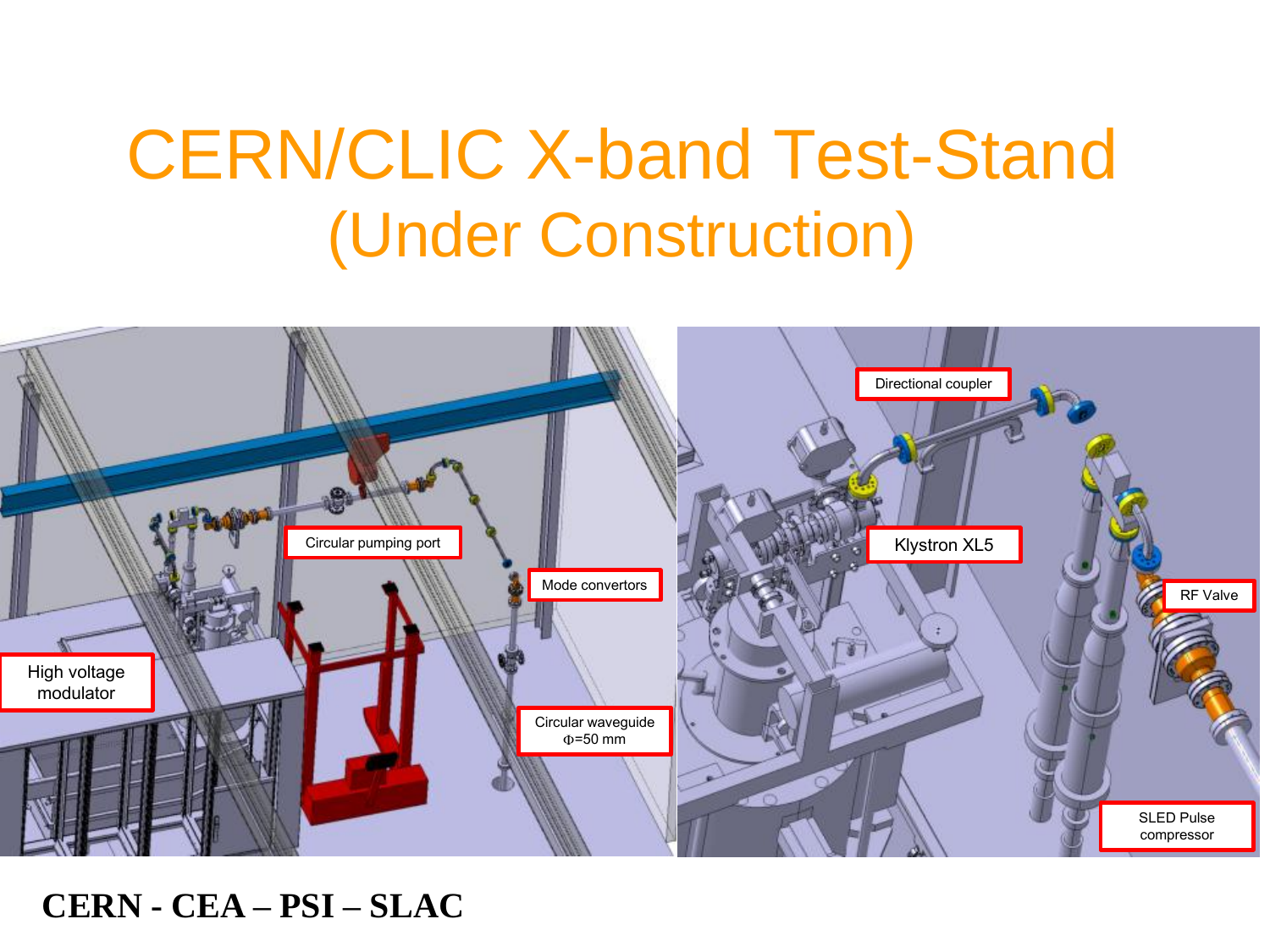#### **High Voltage Modulator**

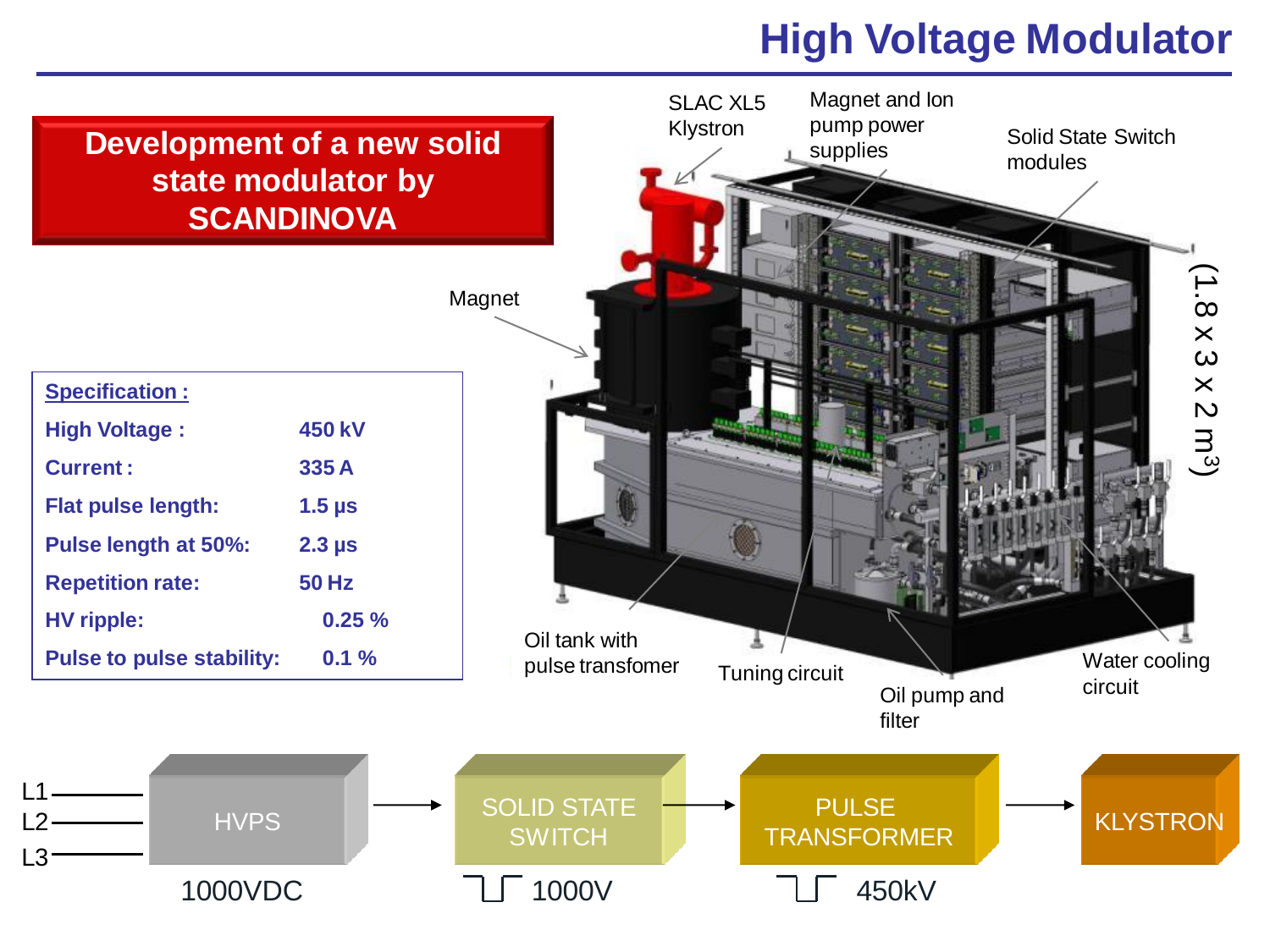## Compact X-Ray (1.5 Å) FEL

| <b>Parameter</b>         | <b>Symbol</b>              | <b>LCLS</b>    | <b>CXFEL</b> | <b>Unit</b> |
|--------------------------|----------------------------|----------------|--------------|-------------|
| <b>Bunch Charge</b>      | $\mathcal Q$               | 250            | 250          | pC          |
| <b>Electron Energy</b>   | E                          | 14             | 6            | GeV         |
| Emittance                | $\gamma \mathcal{E}_{x,y}$ | $0.4 - 0.6$    | $0.4 - 0.5$  | $\mu$ m     |
| <b>Peak Current</b>      | $I_{pk}$                   | 3.0            | 3.0          | <b>kA</b>   |
| <b>Energy Spread</b>     | $\sigma_{\!E\!}/\!E$       | 0.01           | 0.02         | $\%$        |
| <b>Undulator Period</b>  | $\lambda_u$                | 3              | 1.5          | cm          |
| <b>Und. Parameter</b>    | $\boldsymbol{K}$           | 3.5            | 1.9          |             |
| Mean Und. Beta           | $\langle \beta \rangle$    | 30             | 8            | m           |
| Sat. Length              | $L_{\underline{sat}}$      | 30<br>60       |              | m           |
| Sat. Power               | $P_{\underline{sat}}$      | 30             | 10           | <b>GW</b>   |
| <b>FWHM Pulse Length</b> | $\varDelta T$              | 80             | 80           | fs.         |
| Photons/Pulse            | $N_{\tiny \nu}$            | $\overline{2}$ | 0.7          | $10^{12}$   |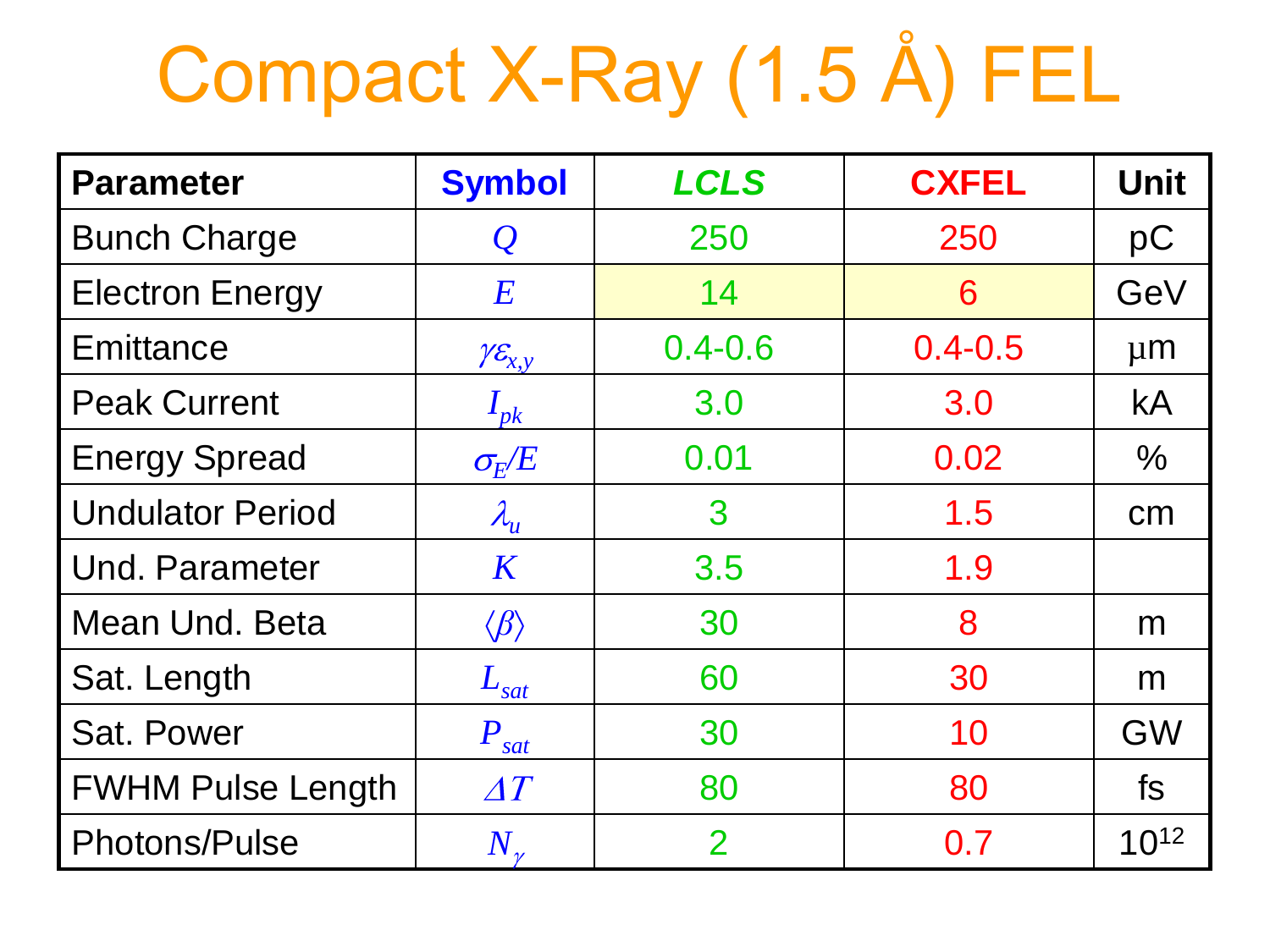#### X-band Linac Driven Compact X-ray FEL

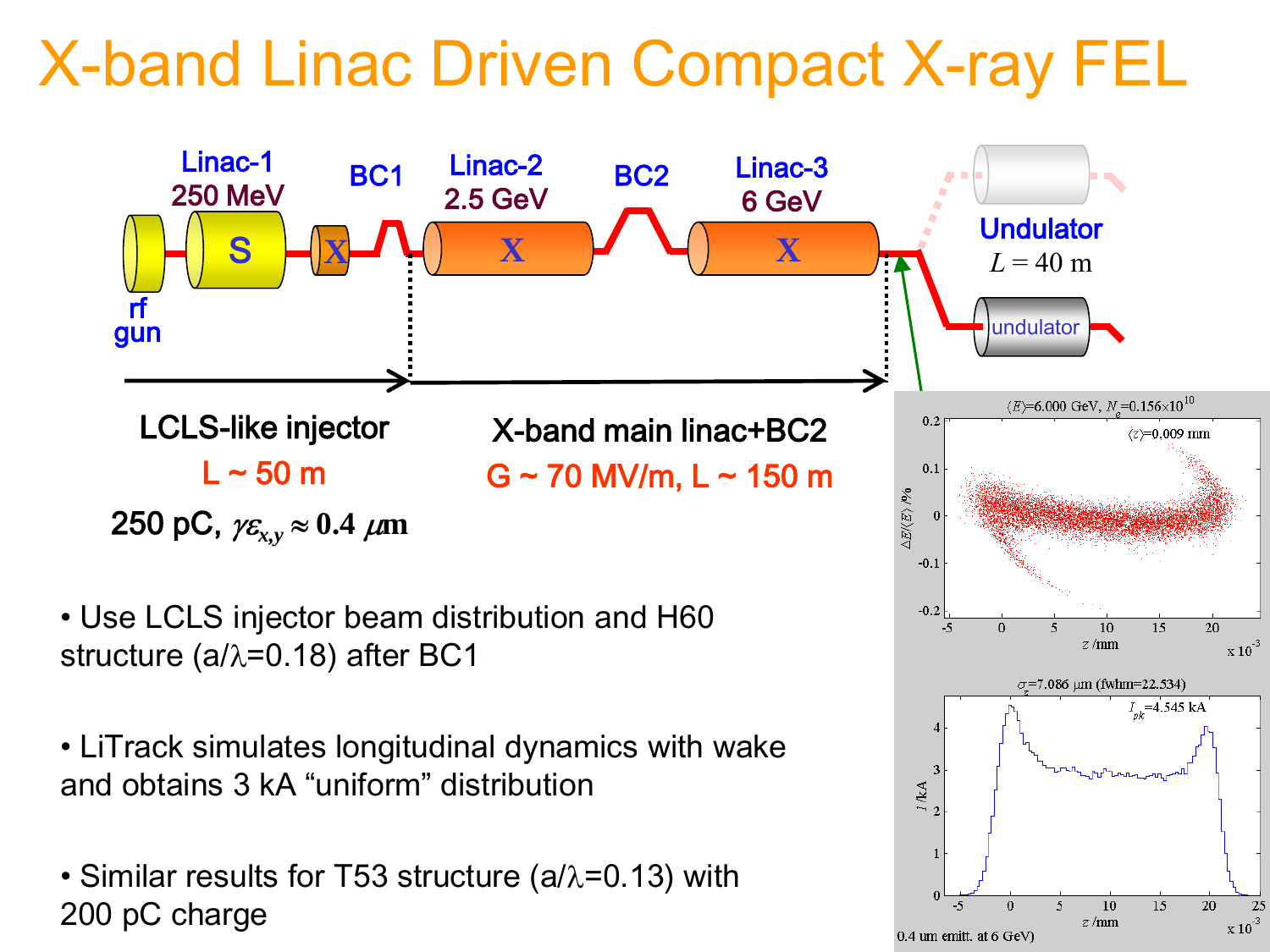## Operation Parameters

|                          | <b>Units</b> | <b>CXFEL</b> | <b>NLC</b> |
|--------------------------|--------------|--------------|------------|
| <b>Final Beam Energy</b> | GeV          |              | 250        |
| <b>Bunch Charge</b>      | nC           | 0.25         | 1.2        |
| <b>RF Pulse Width*</b>   | ns           | 150          | 400        |
| <b>Linac Pulse Rate</b>  | Hz           | 120          | 120        |
| <b>Beam Bunch Length</b> | μm           |              | 110        |

 $*$  Allows  $\sim$  50-70 ns multibunch operation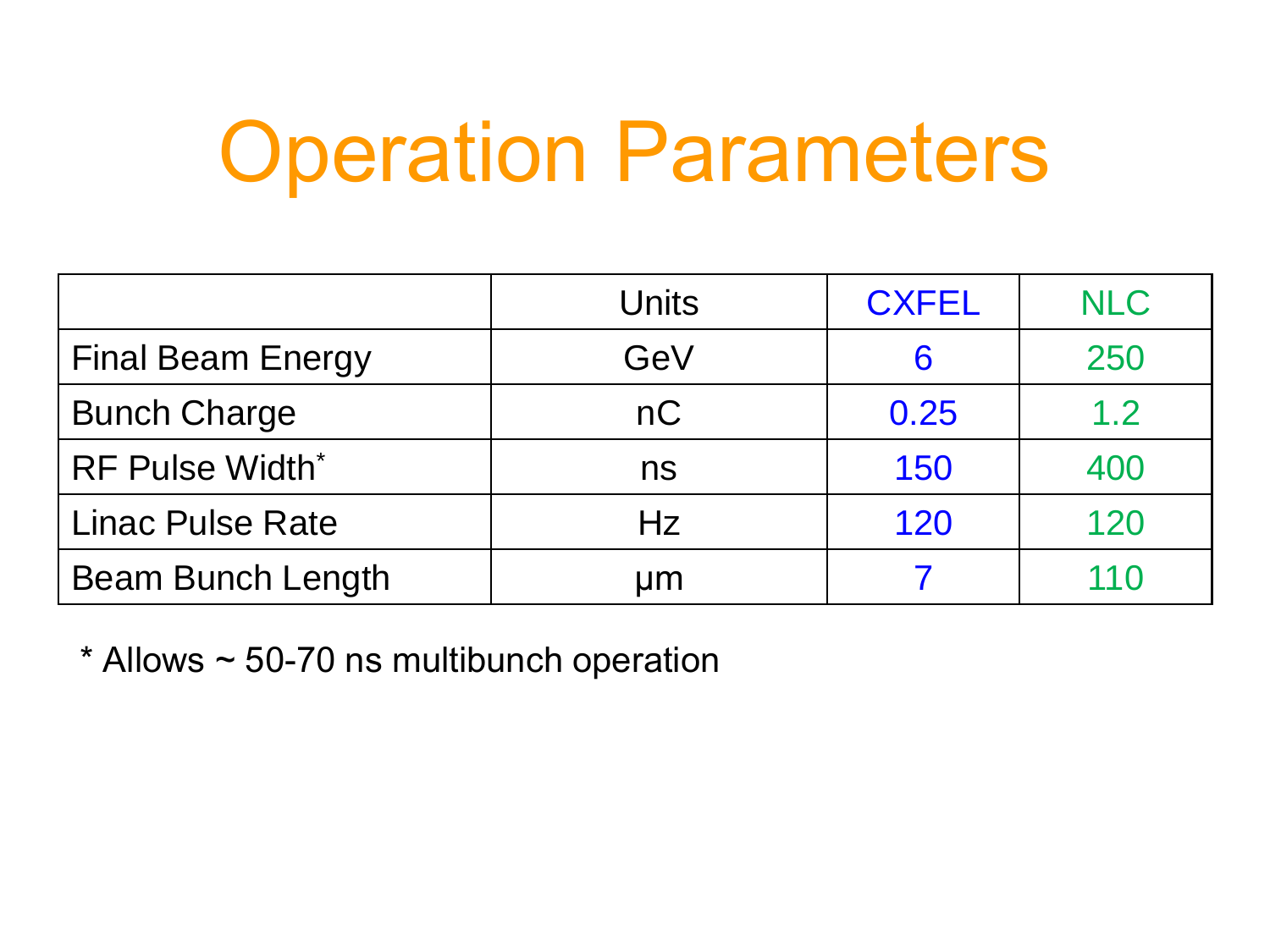# Layout of Linac RF Unit



Nine T53 Structures (a/ $\lambda$  = 13%) or Six H60 Structures (a/ $\lambda$  = 18%)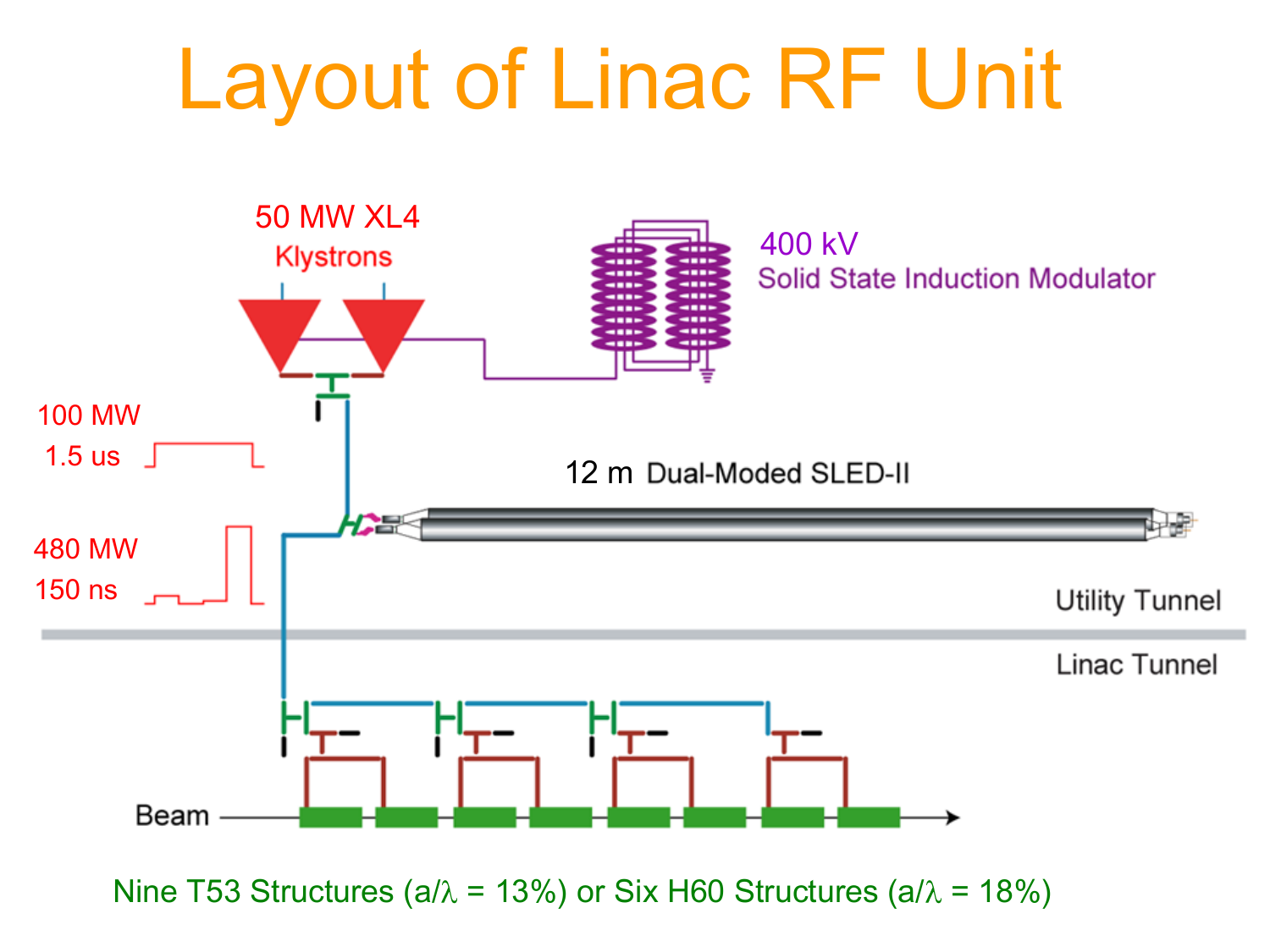| <b>NLC RF</b>          |  |  |
|------------------------|--|--|
| Component              |  |  |
| Costs                  |  |  |
| <b>(2232 RF Units)</b> |  |  |

| Cost (k\$) per Item |       |  |  |  |
|---------------------|-------|--|--|--|
| <b>LLRF</b>         | 26.1  |  |  |  |
| Modulator           | 83.7  |  |  |  |
| Klystron            | 56.6  |  |  |  |
| <b>TWT</b>          | 13.3  |  |  |  |
| <b>SLED-II</b>      | 242.3 |  |  |  |
| <b>Structures</b>   | 21.5  |  |  |  |

For the 6 GeV CXFEL, assume the cost per item will be 4 times higher. For 70 MV/m operation:

|                                 | <b>Units</b> | T53 | <b>H60</b> |
|---------------------------------|--------------|-----|------------|
| <b>Total RF units</b>           |              | 18  | 24         |
| X-Band Linac Length             | m            | 122 | 108        |
| <b>Total Accelerator Length</b> | m            | 192 | 178        |
| <b>X-Band Linac Cost</b>        | M\$          | 56  | 62         |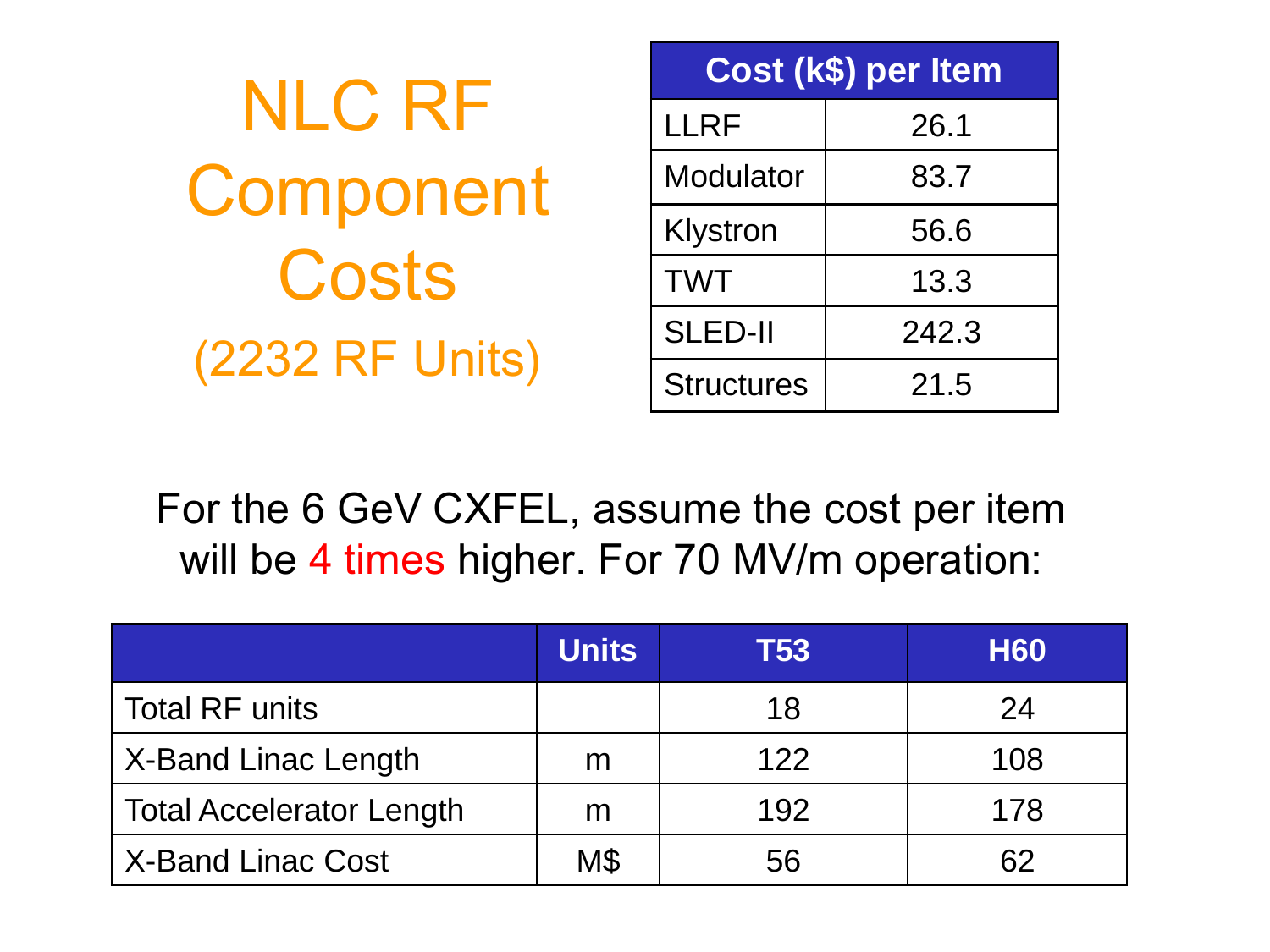### Gradient Optimization



Assuming 1) Tunnel cost 25 k\$/m, AC power + cooling power 2.5 \$/Watt 2) Modulator efficiency 70%, Klystron efficiency 55%.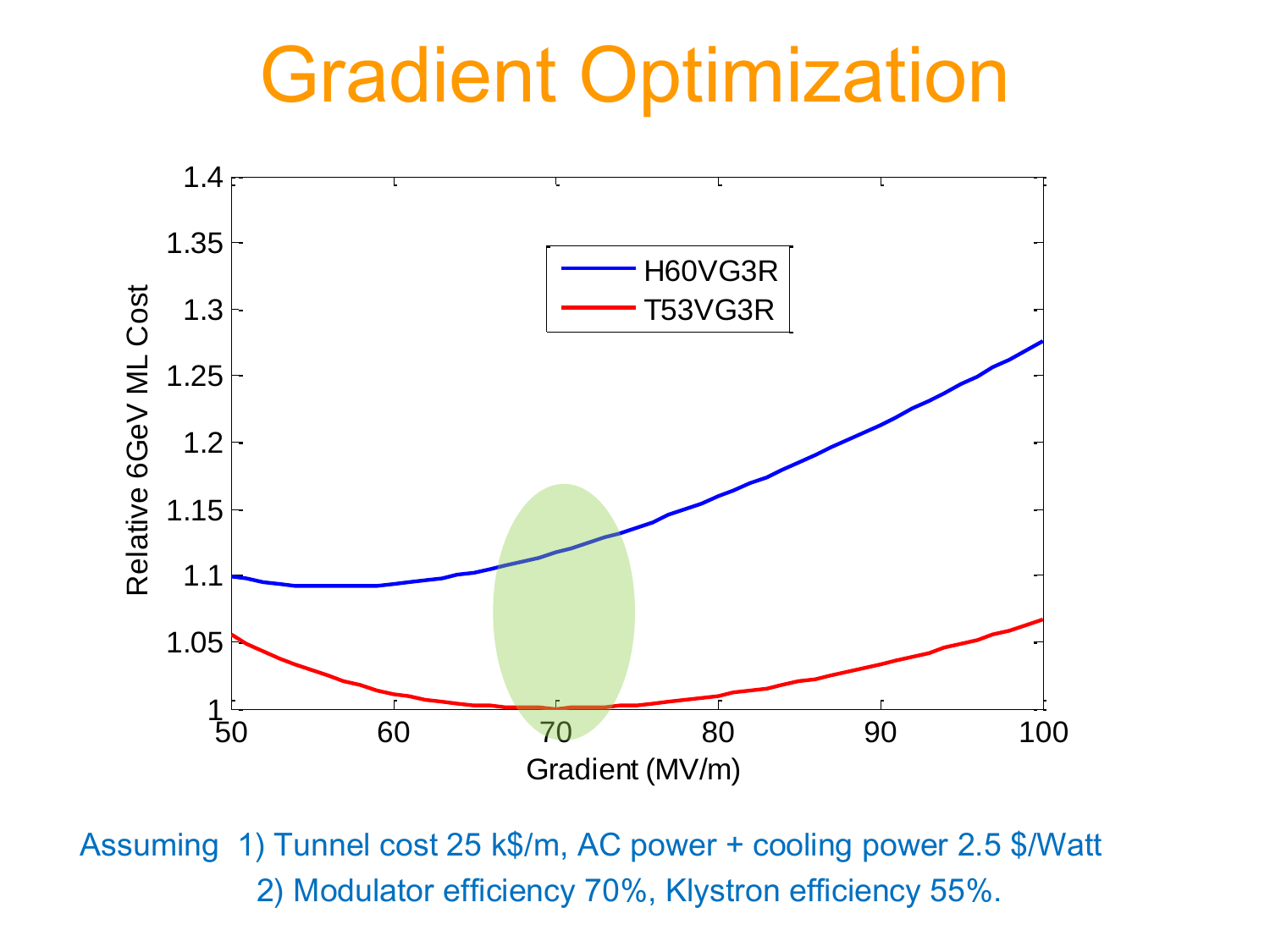#### Structure Breakdown Rates with 150 ns Pulses



- 1) H60VG3R scaled at 0.2/hr for 65 MV/m,400 ns, 60Hz
- 2) T53VG3R scaled at 1/hr for 70 MV/m, 480 ns, 60 Hz
- 3) Assuming BDR  $\sim$  G<sup>26</sup>,  $\sim$  PW<sup>6</sup>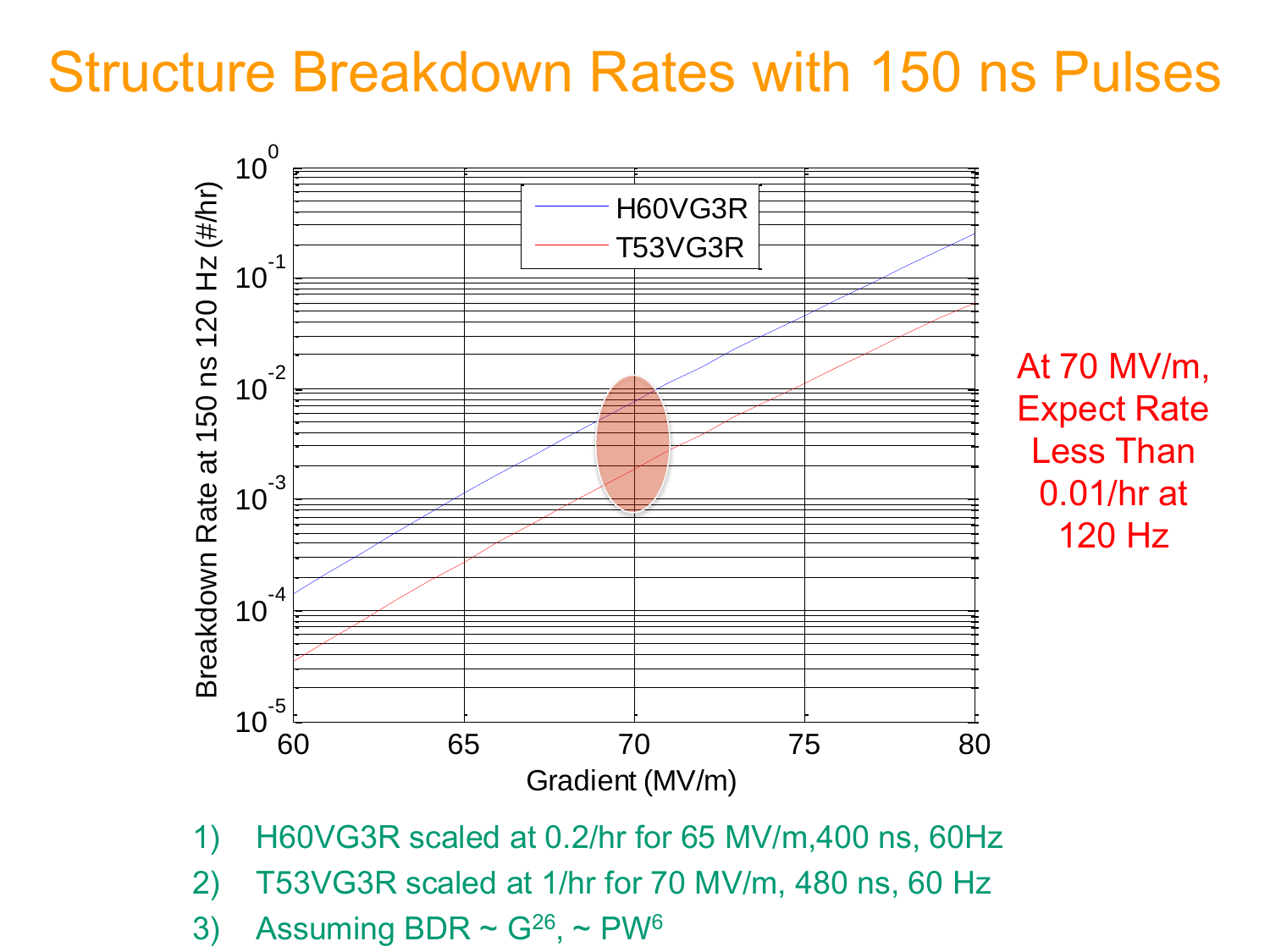## Single Bunch Wake Tolerances

- In both Linac-2 and Linac-3, short-range transverse wakefields in H60 are not a major issue in that:
	- An injection jitter equal to the beam size yields a 1% emittance growth in Linac-2 and .003% growth in Linac-3
	- Random misalignments of 1 mm rms, assuming 50 structures in each linac, yields an emittance growth of 1% in Linac-2, 0.1% in Linac-3.
- With the T53 structure, the jitter and misalignment tolerances are about three times tighter for the same emittance growth.
- The wake effect is weak mainly because the bunches are very short.